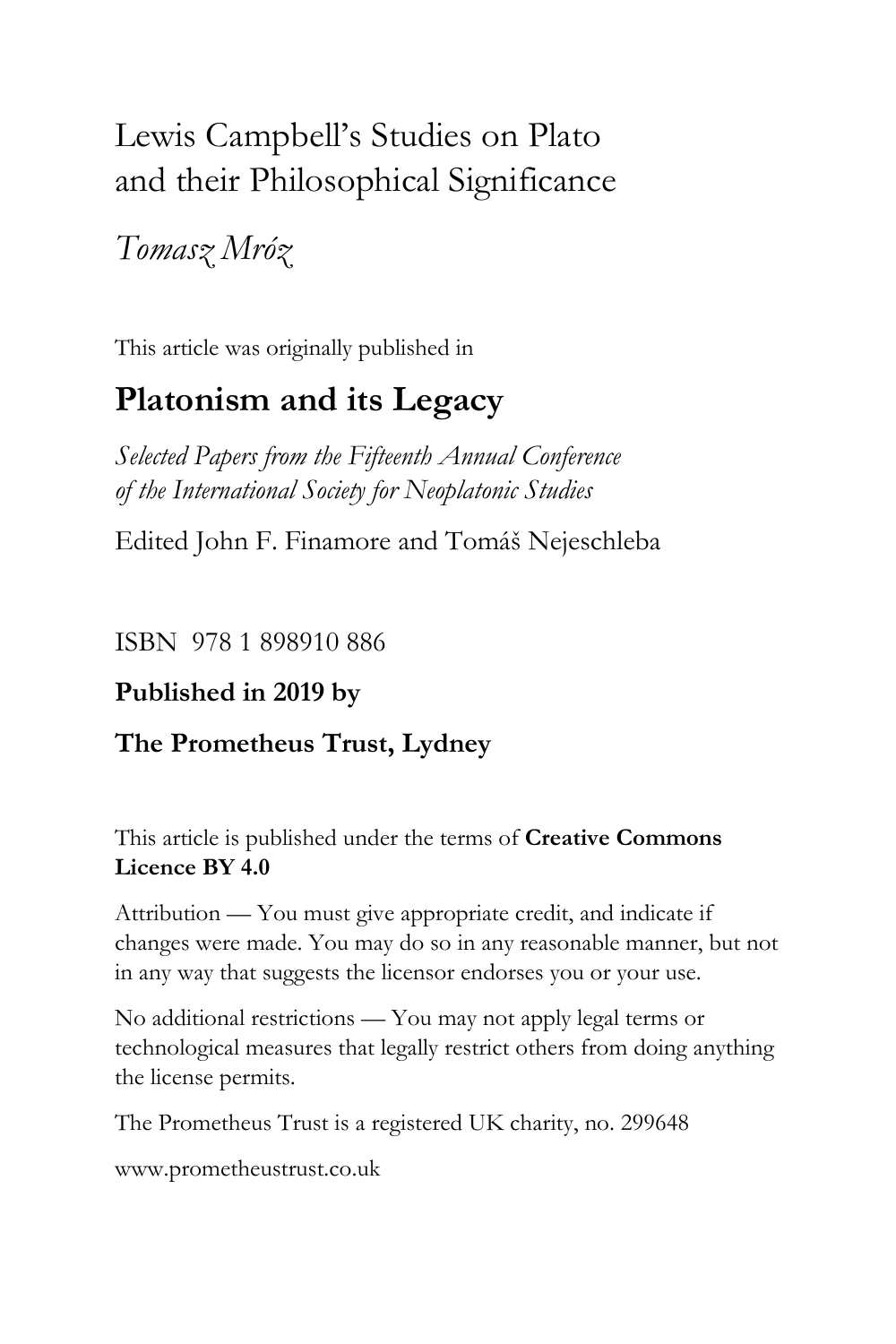### Lewis Campbell's Studies on Plato and their Philosophical Significance[\\*](#page-1-0)

#### Tomasz Mróz

Lewis Campbell  $(1830-1908)^1$  $(1830-1908)^1$  $(1830-1908)^1$  was a recognized Scottish classical scholar and historian of philosophy, whose most fruitful years of study on Plato's dialogues were spent at St Andrews University (1863-1894). Born in Edinburgh, Campbell started his education at Edinburgh Academy, then studied at Glasgow University, before continuing his studies in Oxford, where he met Benjamin Jowett (1817-1893), who exerted a lasting influence on Campbell's studies, and whose papers Campbell posthumously edited. In 1863 he moved to St Andrews, where he was appointed professor of Greek, and where he remained for three decades, conducting research in Classics, studying great Greek authors, especially Plato and Sophocles, and editing their texts. Meanwhile in 1875 he received an honorary LLD from Glasgow University. Campbell's student and assistant in St Andrews, who eventually succeeded him there as professor of Greek, was John Burnet, famous historian of Greek philosophy and editor of Plato's dialogues. According to historians of Greek philosophy, Campbell's most significant achievement was his contribution to the debate on the stylistic features of Plato's late dialogues. He invented a philological method to solve the riddle of the chronology of Plato's dialogues. Although on the surface, his method of language statistics appears to be a purely philological investigation and the chronological order of Plato's dialogues a mere historical question, both were to have philosophical consequences. Campbell's method, its application and its results provided instructive chronological guidelines for historians of philosophy to interpret Plato's evolution within the framework established for the order of the dialogues. The aim of the present paper is to abstract from Campbell's detailed philological investigations those philosophical remarks and conclusions which were significant for interpreters of Plato and contributed to the evolutionist view on Plato. The focus is on his editions of the *Theaetetus* (two editions), *Sophist* and *Politicus*.

<span id="page-1-0"></span>\* Language editing of this paper was done by Una Maclean-Hańćkowiak.

<span id="page-1-1"></span><sup>&</sup>lt;sup>1</sup> The most comprehensive general account of Campbell's life and works can be found in a very informative paper by Elizabeth M. Craik (Craik 1996).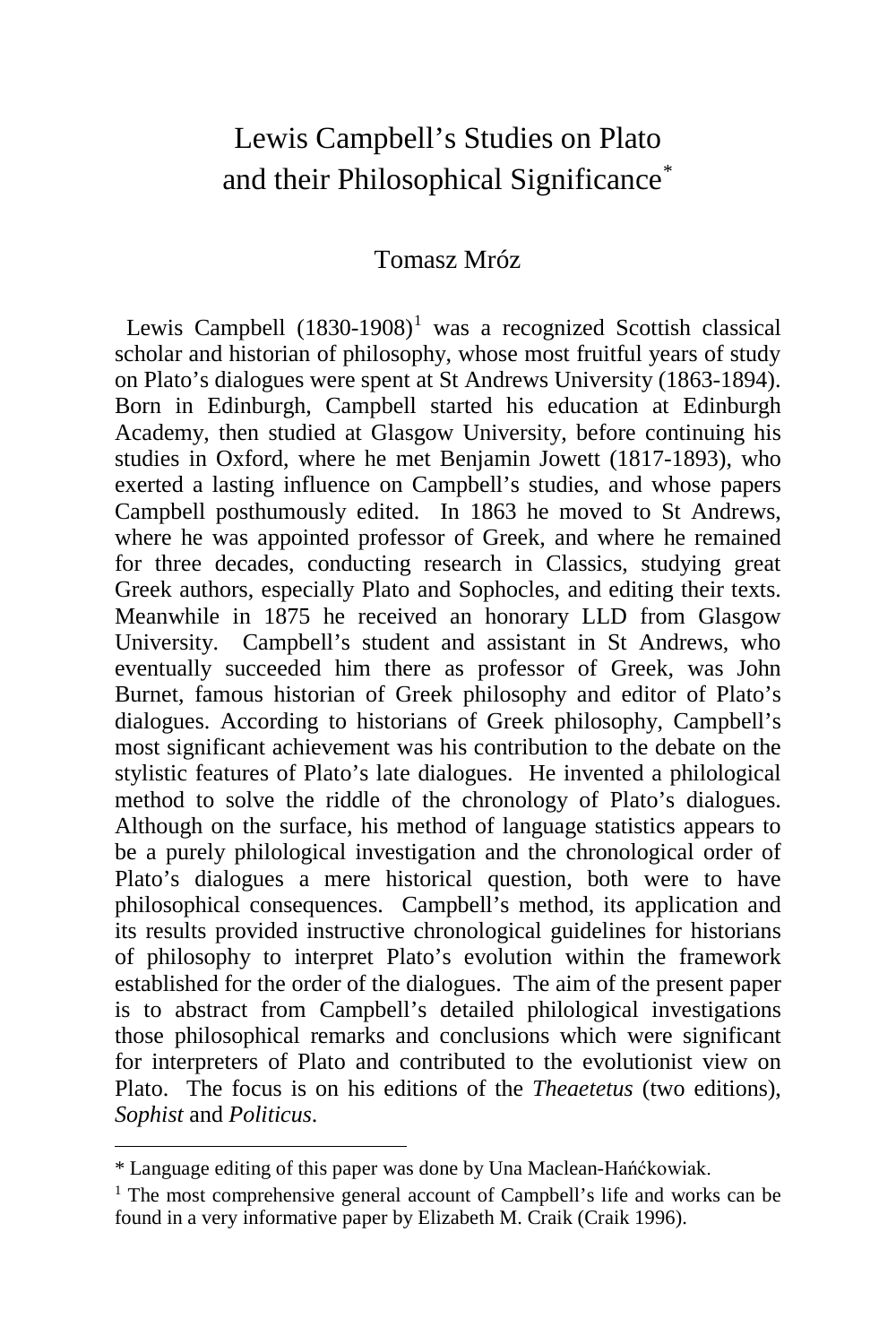The chronological order of Plato's dialogues is certainly not a purely philological or historical issue, but is essential for the interpretation of Plato's philosophical development. Establishing the chronological order of the dialogues could be helpful in determining whether Plato, after some unsuccessful dialectical attempts in *Parmenides* and the *Sophist*, arrived at the mystical visions of *Symposion*; or perhaps the reverse: starting with enthusiastic mysticism and ending up with dry and dull dialectical research in his later years. This was one of the core chronological problems regarding Plato's dialogues at the time when Campbell was publishing his works.

 Campbell's first important work on Plato was his edition of the *Theaetetus*. Although it lacked explicit chronological investigations and conclusions, it was here that Campbell expressed an important premise on which the chronological investigations themselves were founded. According to Campbell, Plato's work was the crowning achievement of Greek philosophical life of the time, and he synthesized the results of all previous thinkers. This synthesis did not, however, form any system, for Plato's works did not expound one unaltered philosophical view. "The philosophy of Plato – says Campbell – is one long dialogue, in which Socrates (its moving centre) becomes the pupil of each school, and teaches where he seems to learn".[2](#page-2-0) Plato's Socrates wears the gowns of various philosophical schools and while pretending to be taught by them, he himself taught by refuting them. Such an idealized image of Plato's Socrates is quite tempting, and Campbell's opinion appears to hold true for many of the dialogues. It would be unnecessary to point out any counterexamples at this juncture, for what is important here is that there is one substantial premise in this *Introduction* – Campbell clearly states: Platonism as a system does not exist. The Scottish researcher therefore directly and consciously called into question the views of the then predominant Plato scholar and translator, Friedrich Schleiermacher, who translated and commented on almost all of Plato's dialogues in the first decades of the  $19<sup>th</sup>$  century. In his general introduction to the entire *corpus Platonicum*, Schleiermacher claimed that Plato's first dialogue was *Phaedrus*, in which the ideas are presented with the passion of the first love. Moreover, on the pages of this first-born child of Plato, in this initial philosophical and literary product, all the features of the opinions from the later dialogues can be found. They

<span id="page-2-0"></span><sup>2</sup> Campbell (1861) IX.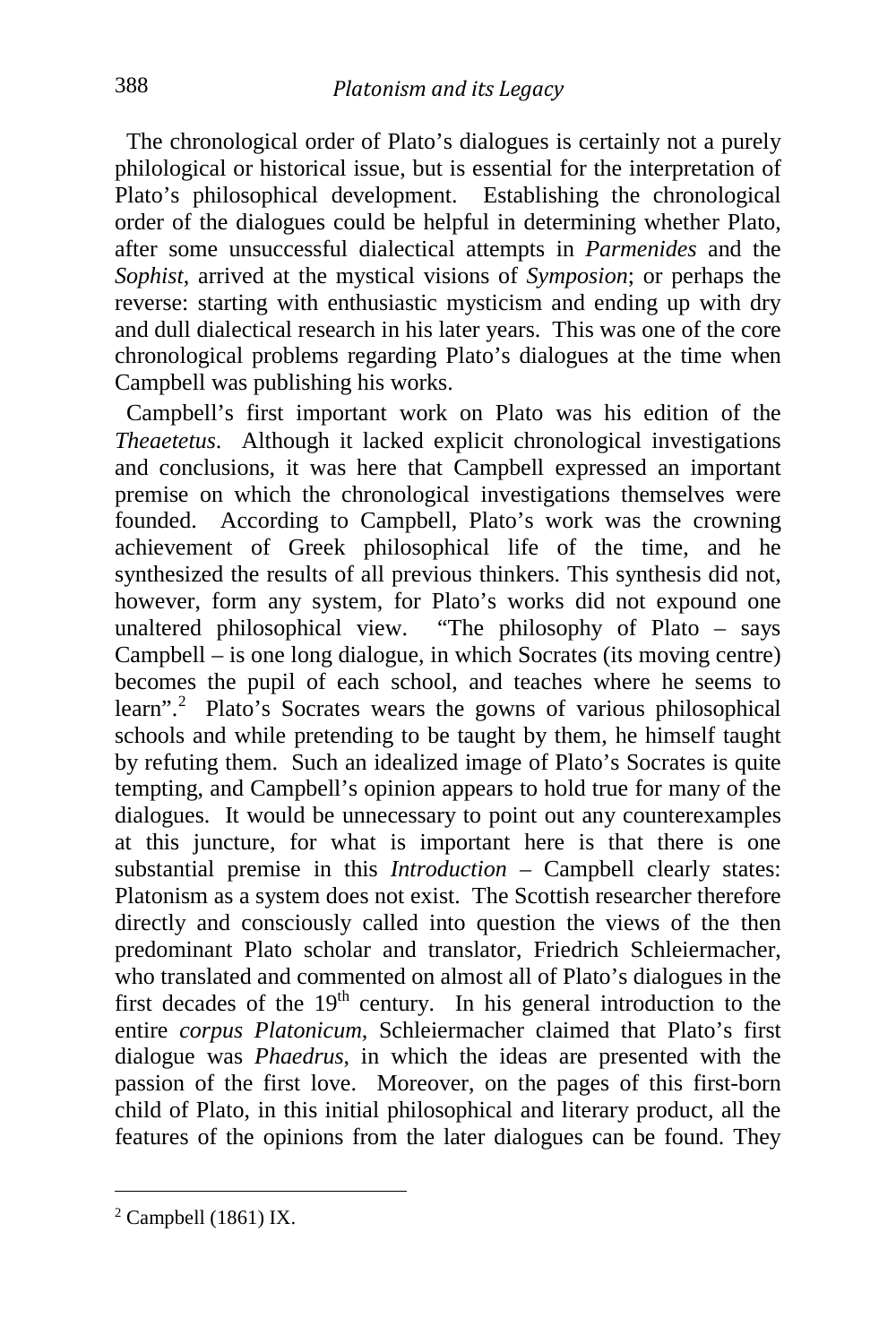appeared there in an undeveloped form, in germ, and were subsequently presented in an order resulting from the necessary succession of the teaching contents. What was at first expressed by myth, had to be later taught in dialectical form.<sup>[3](#page-3-0)</sup>

 Campbell's premise that Plato's views were not static but changed over time raises a question concerning the possible direction in which Plato's thoughts were evolving. This question was not answered by Campbell in the introduction to the *Theaetetus*, nor did he use words like 'evolution' or 'development' at this stage. By accepting the idea of development, one accepts the view that the earlier is undeveloped, that it is somehow worse than the later. Campbell, however, did not make such evaluations. What he said directly was that Plato's mind was growing and his views altered over time as his philosophical dialogue lasted for about five decades.

 In the introduction to the *Theaetetus* the reader can find some remarks on the 'Megarian' character of the dialogue. Socrates is wearing his Megarian gown here, for the dialectical method is applied, but Campbell concludes that there are no firm grounds to assume that Plato spent a great deal of time in Megara as a refugee after Socrates' death.<sup>[4](#page-3-1)</sup> Though not expressed explicitly by Campbell at that time, the claim that the *Theaetetus* was written in Megara should therefore be brought into question. The philosophical material in the dialogue seems to provide evidence that Plato did spend some time in Megara, but there is not sufficient evidence to assume that a dialogue as mature as the *Theaetetus* was written there. It must have required years or even decades for the philosopher to develop his ideas. Campbell regarded the earliest possible period for the dialogue to have been written as a few years after 390 BC. The *Sophist* and *Politicus* need not have been written immediately after the *Theaetetus*, even though they formed a trilogy (or tetralogy if the unwritten *Philosopher* is considered). Moreover, Campbell did not refute the assumption that the essential, philosophical part of the dialogue was of an earlier date than its "preface"<sup>[5](#page-3-2)</sup>.

 Campbell also provided a short outline of the history of pre-Platonic philosophy, the purpose of which was to include a survey of the views reflecting "the phases of thought by which his [=Plato's] mind had

<span id="page-3-0"></span><sup>3</sup> *Cf.*: Kobusch (1997), Lamm (2000).

<span id="page-3-1"></span><sup>4</sup> Campbell (1861) XV.

<span id="page-3-2"></span><sup>5</sup> Campbell (1861) LXXIV.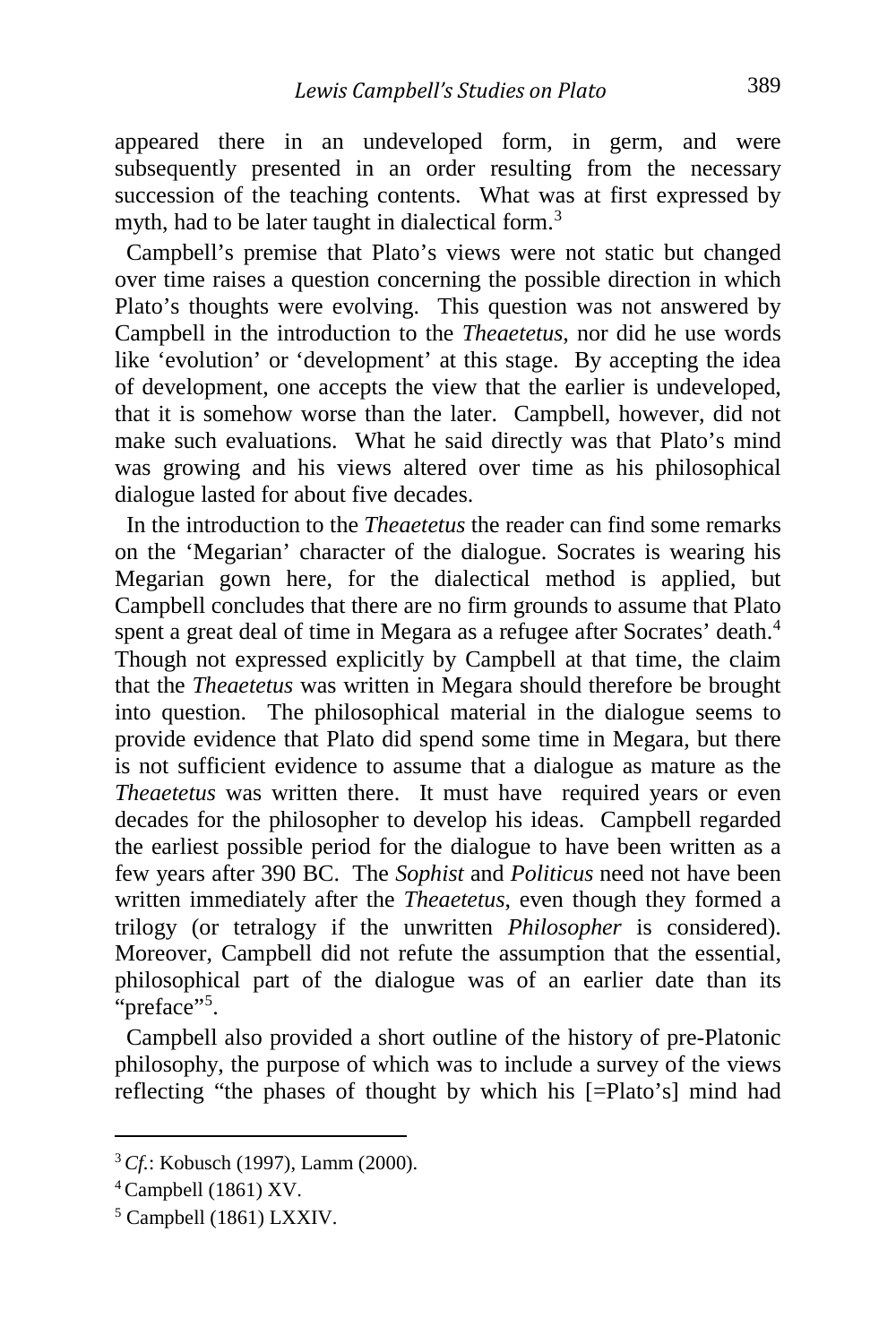been attracted or repelled, and with some of which it had been perhaps almost identified; but to each of which he could now [=while writing the *Theaetetus*] assign its due place and value in the progress of the mind towards true ideas, or, to use his own image, in its conversion out of the dark cave and prison of sense to mount upwards towards the world of Being".<sup>[6](#page-4-0)</sup> Plato's work, then, marks a point of progress in the history of Greek philosophy, and at the same time his own thoughts were also progressing since he – at different stages of his philosophical investigations – was able to reassess more critically the results of his predecessors. In his summary of the dialogue, Campbell showed himself to be a devoted Plato admirer: "Although it would be too much to say that he [=Plato] possessed the idea of the History of Philosophy in the modern sense, he approaches more nearly to it than any ancient writer except Aristotle. [...] Each theory, though negatived, is not annihilated, it has a real importance assigned to it as a stage in the progress of the human intellect".[7](#page-4-1)

When the  $19<sup>th</sup>$  century dispute on the chronological order of Plato's dialogues is examined, it appears that Campbell's *Introduction* has been overlooked. Admittedly, it does not contain any chronological remarks, but the views on the lack of system and lack of unity in Plato's philosophy form an essential basis for the later chronological research and constitute a broader philosophical framework for Campbell's subsequent detailed philological investigations. At the time of writing the *Introduction* to the *Theaetetus*, Campbell was, however, not greatly concerned with the question of chronology, "towards which little progress has been made",<sup>[8](#page-4-2)</sup> as he said, but in his attempt towards a comparative study of the *Theaetetus* and Plato's other dialogues, a careful reader can find some chronological hints. In contrast to Scheleiermacher, Campbell seems to have preferred to consider the *Theaetetus* as closer to the *Sophist*, and *Philebus*, and to the later books of the *Republic*, and to the later dialogues in general rather than to the *Gorgias*. Campbell considered the *Theaetetus* and the *Sophist* as complementary, and along with the *Politicus*, they provide evidence of Plato's "dialectical growth".[9](#page-4-3)

<span id="page-4-0"></span> $6$  Campbell (1861) LV.

<span id="page-4-1"></span><sup>7</sup> Campbell (1861) LV-LVI.

<span id="page-4-2"></span><sup>8</sup> Campbell (1861) LXIII.

<span id="page-4-3"></span><sup>9</sup> Campbell (1861) LXVI.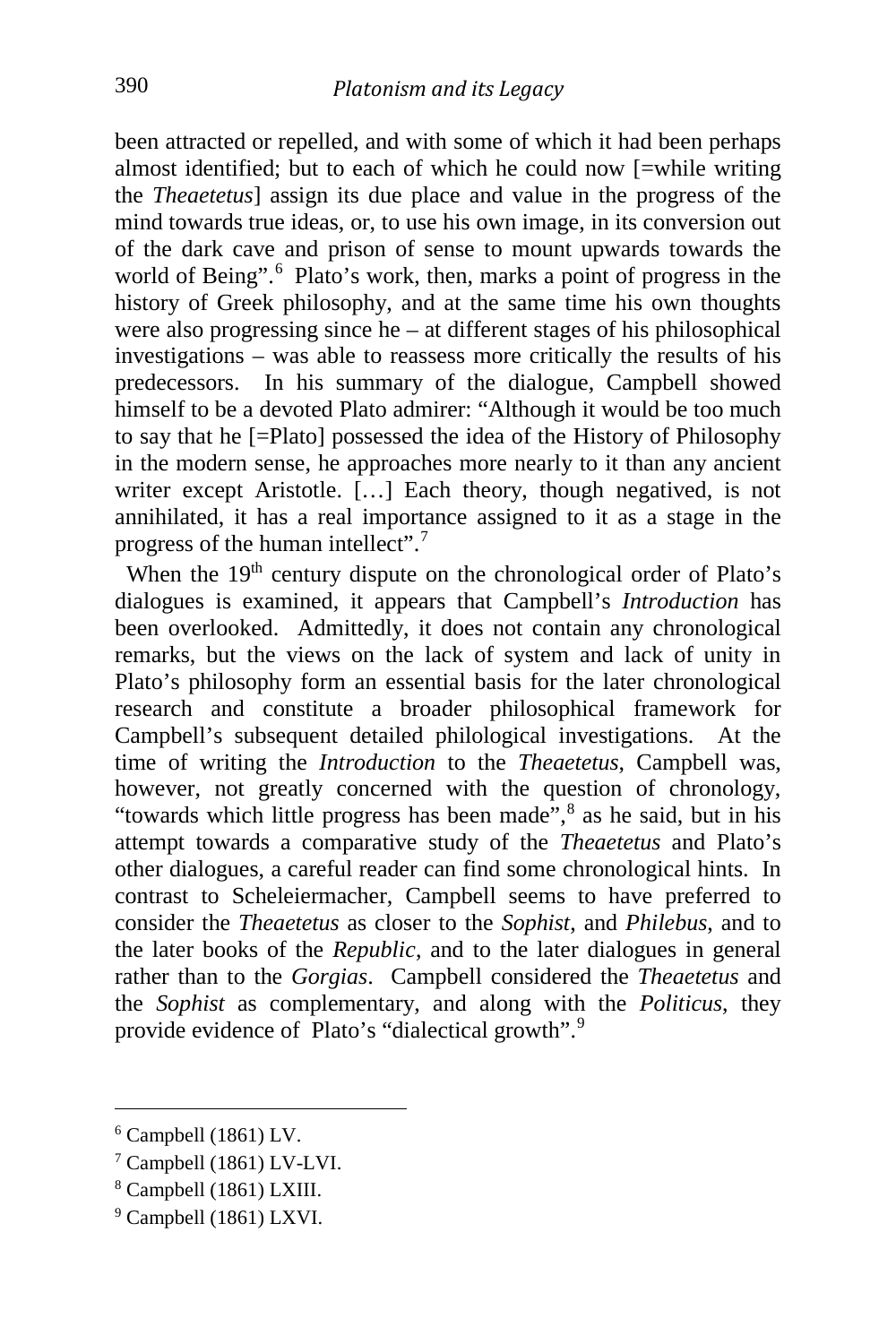If Plato's dialectics was growing and his thoughts were developing, is there any specific and determined doctrine which could be labelled 'Platonism'? Once aware of Campbell's anti-systematic approach to Plato's dialogues, we should not be surprised to read that, in Campbell's view, thanks to a comparative study of the dialogues: "we become more cautious in speaking of 'Plato's view' of this or that point".[10](#page-5-0) The following corresponding remarks on the theory of ideas confirm Campbell's approach to Plato: "It has been common to speak of the Ideas of Plato as if they were the beginning and the end of his philosophy; not only its consummation, but its foundation. But to see them as they were presented to him, we must learn to place ourselves behind them, and to regard them as a goal aimed at, but hardly reached. In the Theætetus he traces some of the steps by which he had arrived so far. He leads us upwards from the dark valley of sense, into which however some light from the upper region is allowed to penetrate, and makes us feel the difficulty of the ascent. We are not lifted at once to the ideal height, from which we can look down upon the world (Sophist, p. 216, *καθορῶντες ὑψόθεν τὸν κάτω βίον*): every inch of advance is disputed, and we have the firm ground of experience beneath our feet".<sup>[11](#page-5-1)</sup> Therefore the famous "theory of Ideas" or "theory of Forms", which has sometimes been referred to as synonymous with Platonism, can be considered only *in statu nascendi*; it has to be seen as a dynamic theory stemming from the nature of the dialogic medium in which the ideas are presented by Plato.

 To conclude our analysis of the *Introduction,* let us turn to the final pages, where Campbell attempts to compare ancient and modern philosophies, their different starting points, and common expressions adopted by modern philosophy but taking on new meanings. The classics scholar believes that ancient philosophy was concerned with objective issues, *i.e.*: nature, eternal ideas, whereas modern philosophy starts with a subjective doubting consciousness. Given this belief Campbell argues that the *Theaetetus* appears to be very modern in character. The theory of perception and sensations is to be found there, as well as the doctrine of motion; the subjectivity of Protagorean philosophical views and religious criticism could be also highlighted: "Protagoras may […] be regarded as the type of a class, – the utilitarian or common sense sceptics, – of which Hume is in modern

<span id="page-5-0"></span><sup>10</sup> Campbell (1861) LXIII.

<span id="page-5-1"></span><sup>11</sup> Campbell (1861) LXVIII.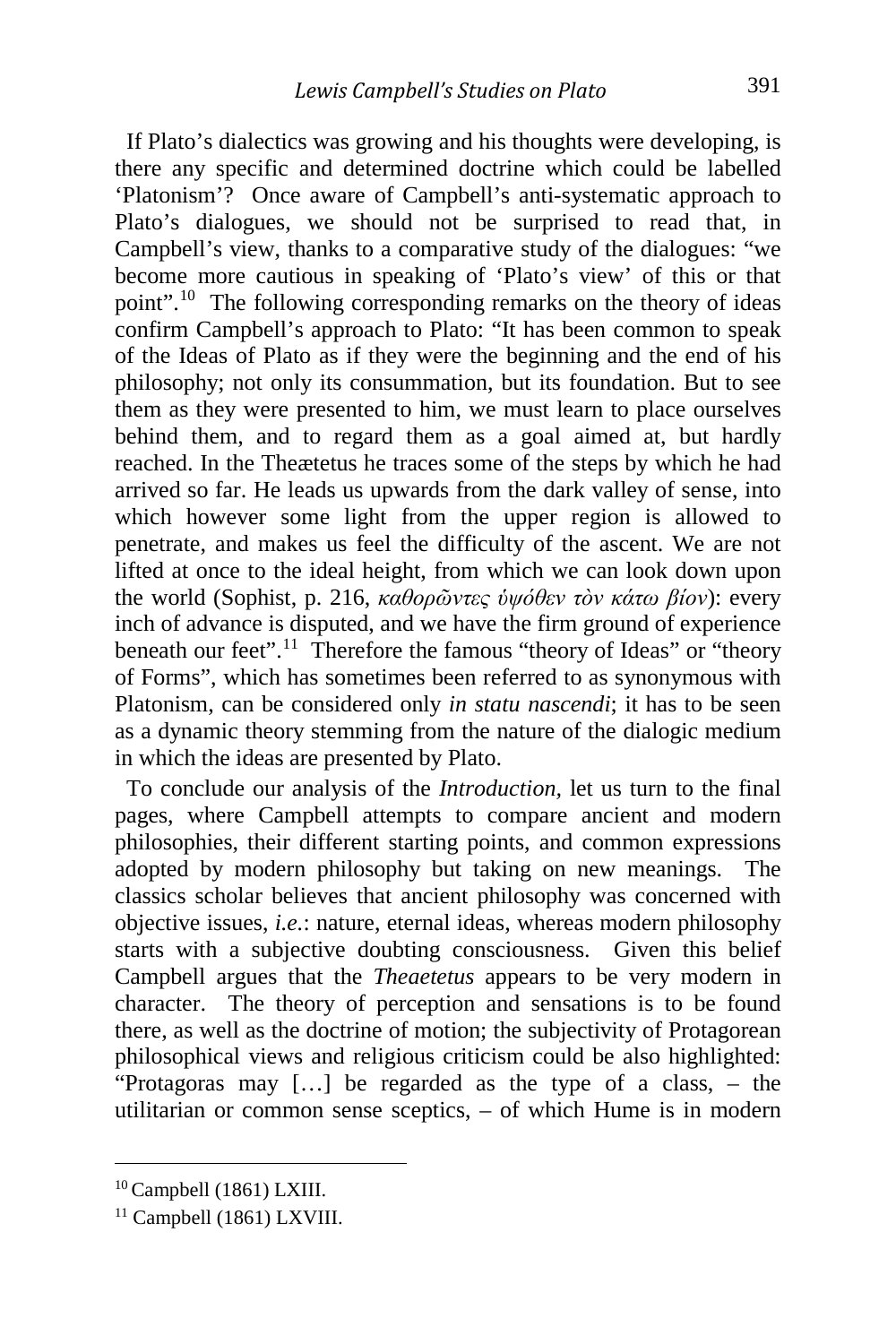times perhaps the most brilliant example".[12](#page-6-0) Campbell also compared the psychological considerations of the *Theaetetus* to Locke's *Essay on the Human Understanding*. Another feature is the tendency towards detailed logical analysis. All of these common points of ancient and modern philosophies could be disputed, because philosophy in general considers the origins of knowledge, is critical towards religious beliefs, and its inquiry applies logical instruments. Nevertheless, the absence of strong metaphysical tendencies, the cosmological considerations or the philosophy of nature from the pages of the *Theaetetus* provide some justification for Campbell's remarks. In the final sentence of the *Introduction* Campbell expresses his grief that modern philosophy has become a remote reflection of its ancient origin: "This Attic prime of intellectual manhood is beautiful to contemplate, even if philosophy may not hope from such fountains to renew her youth".<sup>[13](#page-6-1)</sup>

 Six years after the *Theaetetus*, Campbell's editions of two subsequent dialogues, the *Sophist* and *Politicus*, appeared in print in one volume. His considerations on the chronology of Plato's works were refined, and his research was broadened within the framework developed earlier. The *Sophist* and *Politicus* closed the trilogy, dialogues which were intensely speculative in form, yet dealt with real and even practical matters. Both dialogues were polemical, because "Plato saw a twofold counterfeit of his ideal educator and governor in the professors of wisdom and the public men of his time. The one corrupted inquiry with controversy, the other spoiled politics in faction".<sup>14</sup> Moreover, neither of the dialogues dealt with abstract notions, justice, knowledge, piety etc., but with real figures, the typical sophists and statesmen that Plato observed in Athens and whose behaviour was a far cry from his ideas on teaching and governing.

 Among Campbell's list of features common to both dialogues there is one of special importance for the current issue: "Both dialogues are pervaded, or rather haunted, by the idea of scientific method. Every inquiry, even that concerning Government, is held to be important, chiefly as an exercise by which the dialectical faculty may be improved".<sup>15</sup> The chief method applied in both dialogues is The chief method applied in both dialogues is classification, διαίρεσις. In contrast to modern philosophers, or modern

<span id="page-6-0"></span><sup>12</sup> Campbell (1861) LXXXIV.

<span id="page-6-1"></span><sup>13</sup> Campbell (1861) LXXXVII.

<span id="page-6-2"></span><sup>14</sup> Campbell (1867) I.

<span id="page-6-3"></span><sup>15</sup> Campbell (1867) VI.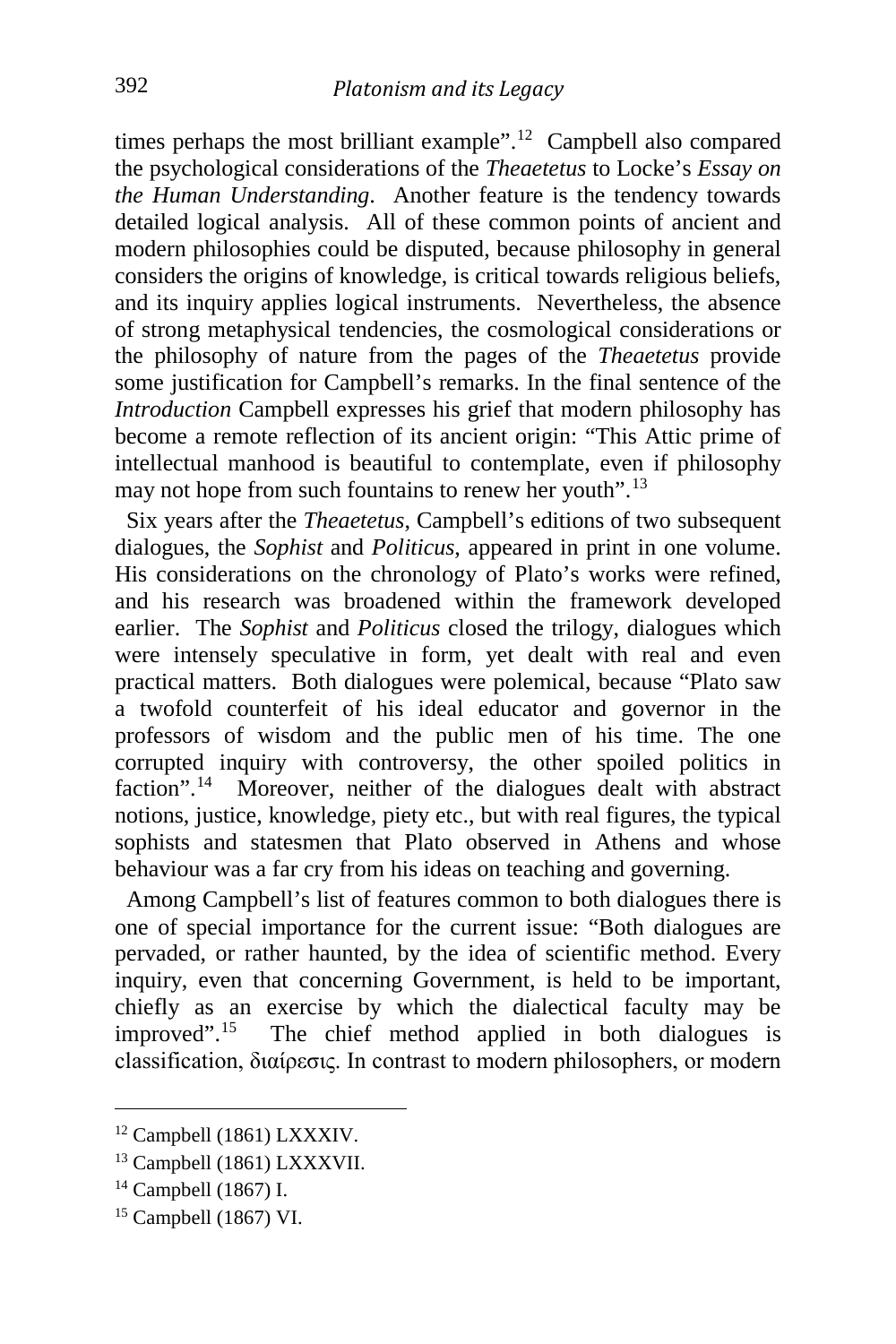logicians, Plato "never imagines a form of thinking as separable from thought. His dialectic is not a dead organon, but an inspiration, a divine gift, which may be imperfectly described in words, and by oral teaching may be awakened and stimulated in the philosophic nature, but cannot be once for all embodied in a book of aphorisms or a Chrestomathy".[16](#page-7-0) This confirmed the dynamic character of Plato's philosophy.

 Apart from features of a philosophical nature, Campbell emphasizes the "retirement of Socrates",  $17$  and the prevailing didactic tone of the conversation, in contrast to the free discussions and artistic lightness of the earlier dialogues. The language has also evolved. The participants in the conversation follow certain rules, which they appear to have been acquainted with; the atmosphere of a spontaneous, lively chat on the Athenian streets, in Agora, is absent from the *Sophist*. Another striking mark of Plato's style, which was hardly ever present in the Socratic dialogues, is his peculiar terminology. While in the early dialogues the most philosophically advanced terms may be reduced roughly to εἶδος and ἰδέα, with occasional διαλεκτική, in the later dialogues, in the *Theaetetus*, *Sophist* and others, well-defined terms can be found, as well as familiar words with new, more precise meanings. Campbell produced a detailed list of words which were peculiar to the *Sophist* and *Politicus*, and appeared nowhere else, except in the *Laws* and sparsely in the remaining works of Plato. In short: the new methods of Plato's late philosophical research required new technical instruments, namely new words and new meanings for familiar ones  $18$ 

 Apart from the lists, Campbell classified the new phaenomena of Plato's style into five groups of characteristic facts: "1) An extreme minuteness of distinction, giving rise to new compounds and derivatives, and to the employment of old words with new shades of meaning. 2) An affectation of variety, leading to different modes of expressing the same thing. 3) Combined with these a learned fulness of diction, commanding the resources of the written as well as the spoken language, and moulding old words to the expression of new ideas: e.g. *νυμφευτής*, 'one who brings together with marriage'; *ἀγράμματος*,

i,

<span id="page-7-0"></span><sup>16</sup> Campbell (1867) XI.

<span id="page-7-1"></span><sup>17</sup> Campbell (1867) XIX.

<span id="page-7-2"></span><sup>18</sup> An essential exposition of the statistical aspect of Campbell's research can be found in Brandwood (1990) 3-8.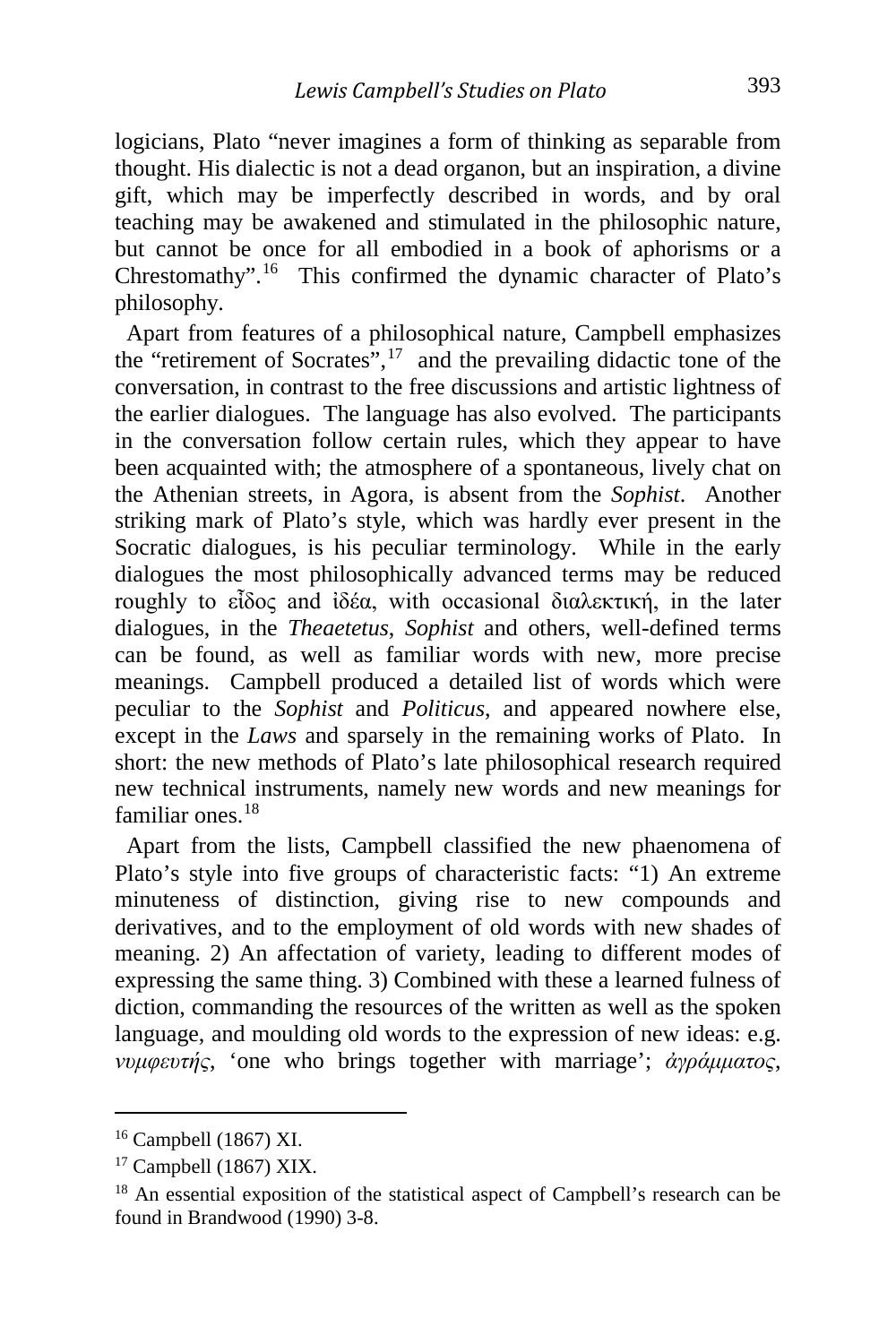'unwritten'; *ἄστροφος*, 'without twisting'. 4) The frequent and familiar use of words denoting physical and mathematical as well as ethical conceptions. To which may be added 5) the tendency to fix in language some of the leading generalizations of philosophy".<sup>19</sup> Plato must then have adapted his language to accommodate new philosophical purposes.

 It is not necessary to quote Campbell's listings extensively, but some numbers may be useful to highlight the peculiar character of Plato's late style. In the 108 pages of the Stephani edition of the *Sophist* and *Politicus* Campbell counted 270 words not found elsewhere in Plato and upwards of 90 not found in other Greek writers. Other late dialogues, namely the *Timaeus*, *Critias* and *Laws* (covering 436 pages of the Stephani edition), contain 1492 words occurring nowhere else in Plato, of which 427 appear in the *Timaeus* and *Critias* only. In the *Laws* Campbell counted nearly one thousand words unique to this dialogue only. The Scottish philologist was aware of the relation between the subject and the vocabulary of the dialogues, but his calculations proved that even the *Sophist*, in which physical and ethical terms are poorly represented, shares more vocabulary with the *Timaeus*, *Critias* and *Laws*, than does the *Republic*. The dialogues whose vocabulary was closest and which were most stylistically similar to the *Timaeus*, *Critias* and *Laws* were then, according to Campbell's calculations, the *Sophist* and *Politicus*, *Phaedrus*, and the *Republic*. The position of *Parmenides* was quite remote: it was placed among the Socratic dialogues. The surprisingly late position of the *Phaedrus* and early position of *Parmenides* stemmed from their exceptional stylistic character. Campbell's lexical calculations were based on *Lexicon Platonicum* by Friedrich Ast, and though the lexicon itself was far from being completely accurate, Campbell checked it carefully.

 Vocabulary was not the only stylistic feature investigated by Campbell. He researched grammatical peculiarities, redundancies and sentence rhythm as well, and concluded: "They [=sentences in the late writings of Plato] have less of a spontaneous movement of conversation, and in the Politicus especially are often more redundant and complicated. While the reader's ear is filled with a peculiar stately

<span id="page-8-0"></span><sup>19</sup> Campbell (1867) XXX.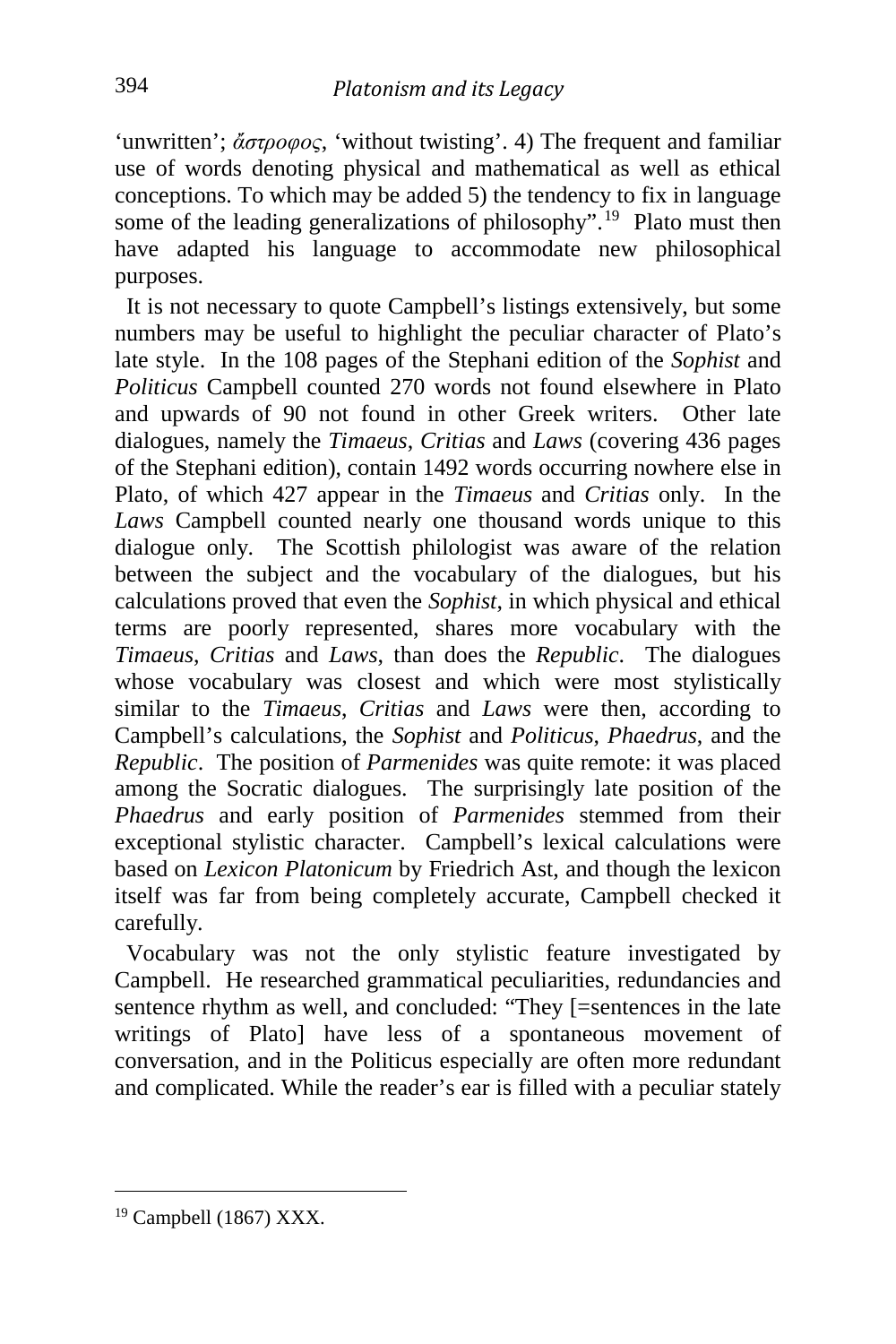rhythm, his attention is quickened by artificial or poetical collocations of words".[20](#page-9-0)

 In the *Introduction to the Sophist* Campbell continued to emphasize the similarities between the developments of ancient and modern philosophies: "a modern reader can hardly imagine the effect which the impressive lines of Parmenides must have produced on the mind of Plato, when already convinced by Cratylus of the utter changeableness of 'all that seems'. Something analogous may have been experienced by individual students of Spinoza, Kant, or Hegel; but philosophical belief in modern times presents for the most part but a faint image of the heaven of contemplation into which Plato must have been carried away on hearing reiterated with the eloquence of energetic faith, and proved as a necessary truth of Reason, the absolute Existence of One Being, inseparable from thought, equable, unchangeable, without beginning and without end, with no past or future, but an everlasting Now".<sup>[21](#page-9-1)</sup> Though some philosophers may object to the names of Spinoza and Hegel being uttered in the same breath as that of Kant, Campbell's intention is clear: it must be shocking, but at the same time attractive, for an ordinary, common sense type of reader to dive into the philosophies of Spinoza, Kant, and Hegel, for they all attempted to prove, on various grounds, that the truth is far beyond ordinary human experience.

 Plato found the same attraction in Socrates' refutation of common opinions. Inspired by the Eleatic school, and by Socrates, Plato produced his famous theory of ideas. Campbell presented this theory traditionally, metaphysically, and then went on to point out some difficulties which were mostly of Aristotelian origin: 1) How can the ideas, the perfect subject of absolute knowledge, be the aim of an imperfect human erring mind? 2) How are these universal beings able to embrace particulars? 3) Since eternal ideas of justice, good and beauty exist, what about ideas of mud or dirt? Do they exist eternally as well? 4) Given that unchangeable ideas are the cause of the changeable particulars, of the *phaenomena*, shouldn't they have any inherent capability to move?

 The interest of the Neo-Platonist school and of Hegel in the *Sophist* did not escape Campbell's attention. Hegel, in particular, claimed to find "in the Sophist not only the highest point reached by Plato, but an

<span id="page-9-0"></span> $20$  Campbell (1867) XXXIX.

<span id="page-9-1"></span> $21$  Campbell (1867) LXII.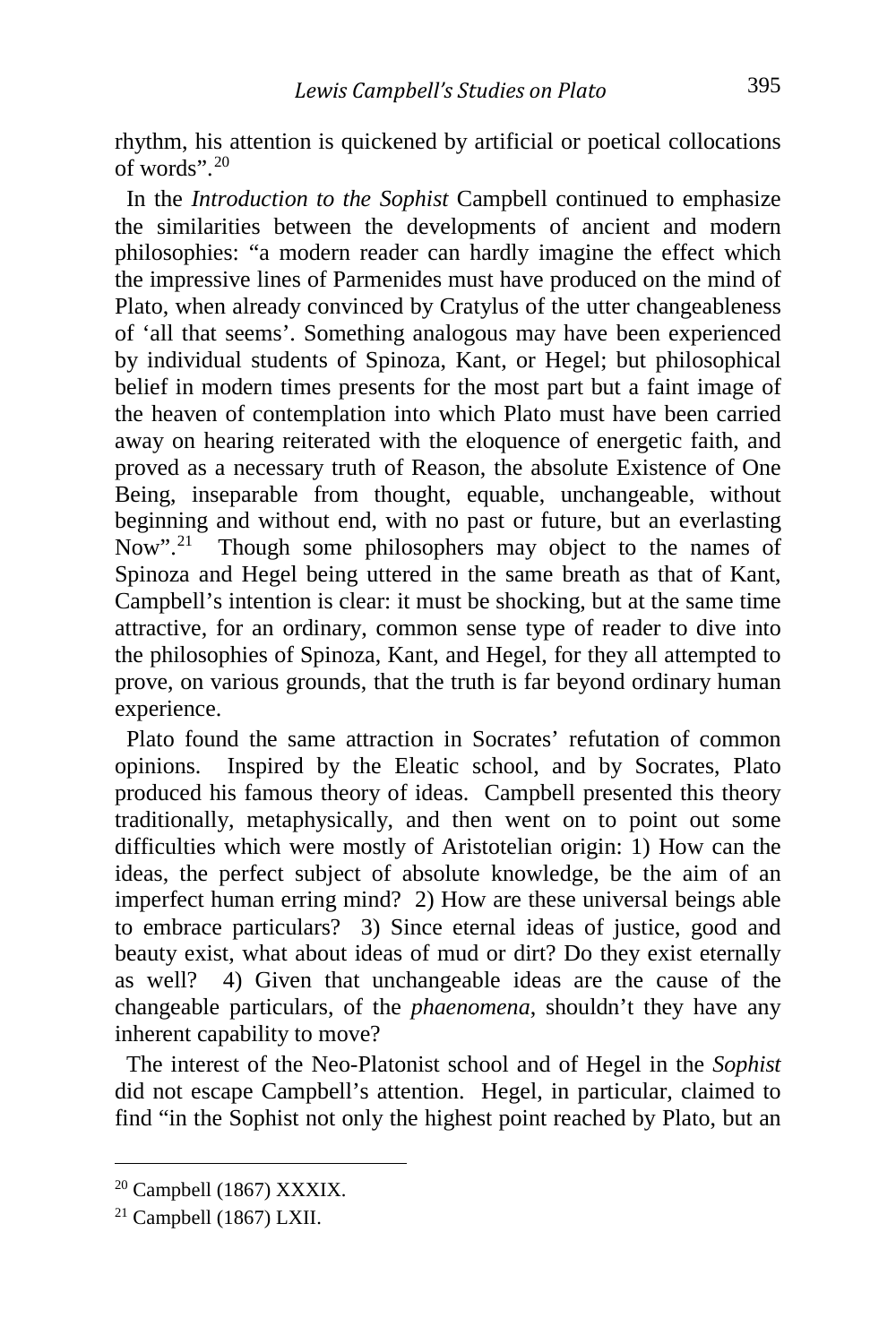anticipation of his own dialectic".<sup>22</sup> Plato's dialectic resembled the Hegelian one thanks to a 'curious mistranslation' of the *Sophist* 259 cd, as Campbell pointed out. Let us now quote a lengthy passage from Hegel's *Lectures on the History of Philosophy*: "Of this Plato says, 'If anyone thinks he has made a wonderful discovery in ascertaining that he can drag thoughts this way and that, from one determination to another, he may be told that he has done nothing worthy of praise; for in so doing there is nothing excellent or difficult'. The dialectic that annuls a determination because it reveals in it some defect, and then goes on to establish another, is thus wrong. 'The point of difficulty, and what we ought to aim at, is to show that what is the other is the same, and what is the same, is another, and likewise in the same regard and from the same point of view to show that the one has in them come into existence if the other determination is revealed within them. But to show that somehow the same is another, and the other also the same, that the great is also small' (*e.g.* Protagoras' dice), 'and the like also unlike, and to delight in thus always proving opposites, is no true inquiry (ἔλεγκος), but simply proves that he who uses such arguments is a neophyte,' in thought, 'who has just begun to investigate truth'".[23](#page-10-1)

 One phrase in the above passage was of special interest to Campbell. Hegel says that the right aim of true dialectic is "to show that what is the other is the same, and what is the same, is another", while the Eleatic visitor in the *Sophist* declares the reverse<sup>[24](#page-10-2)</sup>. Let us quote two translations of this passage defining the true dialectics (*Sph*. 259 c-d): "to be able to follow our statements step by step and, in criticizing the assertion that a different thing is the same or the same thing is different in a certain sense, to take account of the precise sense and the precise respect in which they are said to be one or the other" (tr. F. M. Cornford<sup>[25](#page-10-3)</sup>); "to be able to follow what someone says step by step, and when someone says that what is different is the same in a way and that what is the same is different, to refute his argument by examining on which point and in which respect he says that each of these is such and

<span id="page-10-0"></span><sup>22</sup> Campbell (1867) LXXXIX.

<span id="page-10-1"></span><sup>23</sup> Hegel (1995) 64.

<span id="page-10-3"></span><span id="page-10-2"></span><sup>24</sup> Düsing supposes that Hegel's reading of this passage of the *Sophist* could have resulted from his acquaintance with Ficino's latin translation (Düsing (2007) 55). <sup>25</sup> Cornford (1970) 297.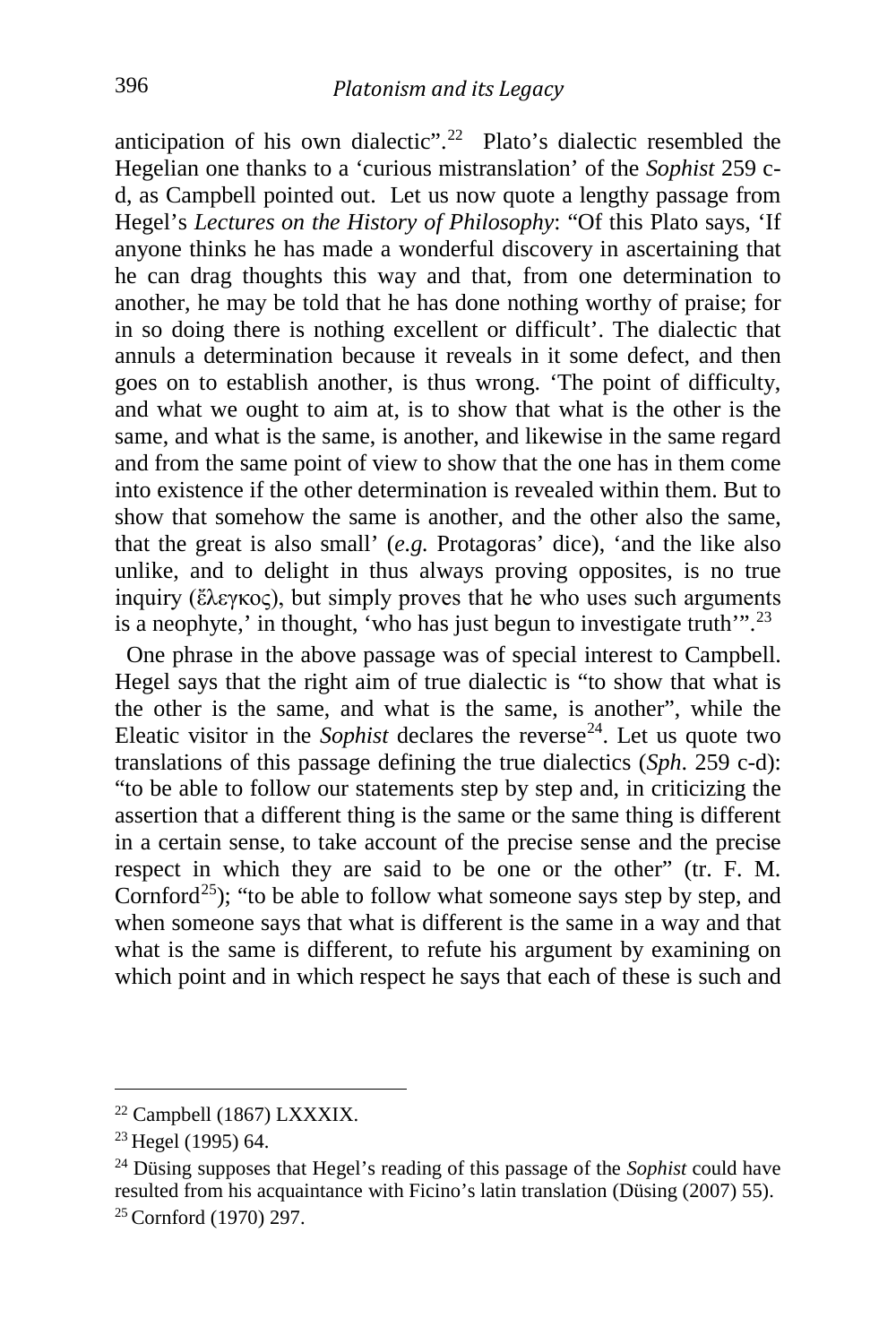such" (tr. N. Notomi<sup>26</sup>). Hegel's dialectical thinking of the same and the other could have, thus, emerged from the *Sophist*, but only from such a reading of this dialogue which was preceded and influenced by philosophical presumptions remote from Plato's intentions.

 The *Sophist* was considered by Campbell to be a crucial dialogue, for the entire interpretation of Plato's development was dependant on its chronological position. The main outcome of the *Sophist* was summarized by Campbell in the following way: "the transition from a somewhat fanciful ontology to a true psychology, from a transcendental to a logical conception of Being; first as the sum of positive determinations, then as the sum or ideal of true determinations, whether affirmative or negative".<sup>27</sup> After composing the *Sophist* with its penetrating dialectical investigations, it would have been impossible for Plato to return to the earlier, 'fanciful', theory of ideas from the *Symposium* or the *Phaedo*. Therefore – as Campbell stated – the *Sophist* and *Politicus* mark a late stage in Plato's development, of which the final expression can be found in the *Laws*, where Plato completely abandoned metaphysical inquiries.

 The final passages of the introduction to the *Sophist* indicate that it was on the basis of intuition rather than rational argument that Campbell asserted that the chronological position of the *Sophist* determined much more than Plato's philosophical development alone, for in the bigger picture, Plato's development could be translated into the historical development of philosophy in general and could even be helpful in answering the question concerning the nature of philosophy: "Both ancient and modern appreciation [of the *Sophist*] were influenced by preconceptions; and supposed a dogmatic and systematic intention which is not to be found in Plato. Whether the movement of modern philosophy, from Spinoza through Kant to Hegel, is in any respects analogous to that which has now been traced from Parmenides through the Plato of Phaedrus to the Plato of the Sophist, is a question which it belongs to the historian of philosophy to decide".<sup>28</sup> Campbell was then fully aware of the philosophical significance of his work, but he was somehow unable to develop its philosophical consequences.

<span id="page-11-0"></span><sup>26</sup> Notomi (1999) 245. *Sph*. 259 c-d: τοῖς λεγομένοις οἷόν τ᾽ εἶναι καθ᾽ ἕκαστον ἐλέγχοντα ἐπακολουθεῖν, ὅταν τέ τις ἕτερον ὄν πῃ ταὐτὸν εἶναι φῇ καὶ ὅταν ταὐτὸν ὂν ἕτερον, ἐκείνῃ καὶ κατ᾽ ἐκεῖνο ὅ φησι τούτων πεπονθέναι πότερον.

<span id="page-11-1"></span> $27$  Campbell (1867) LII.

<span id="page-11-2"></span> $28$  Campbell (1867) XC.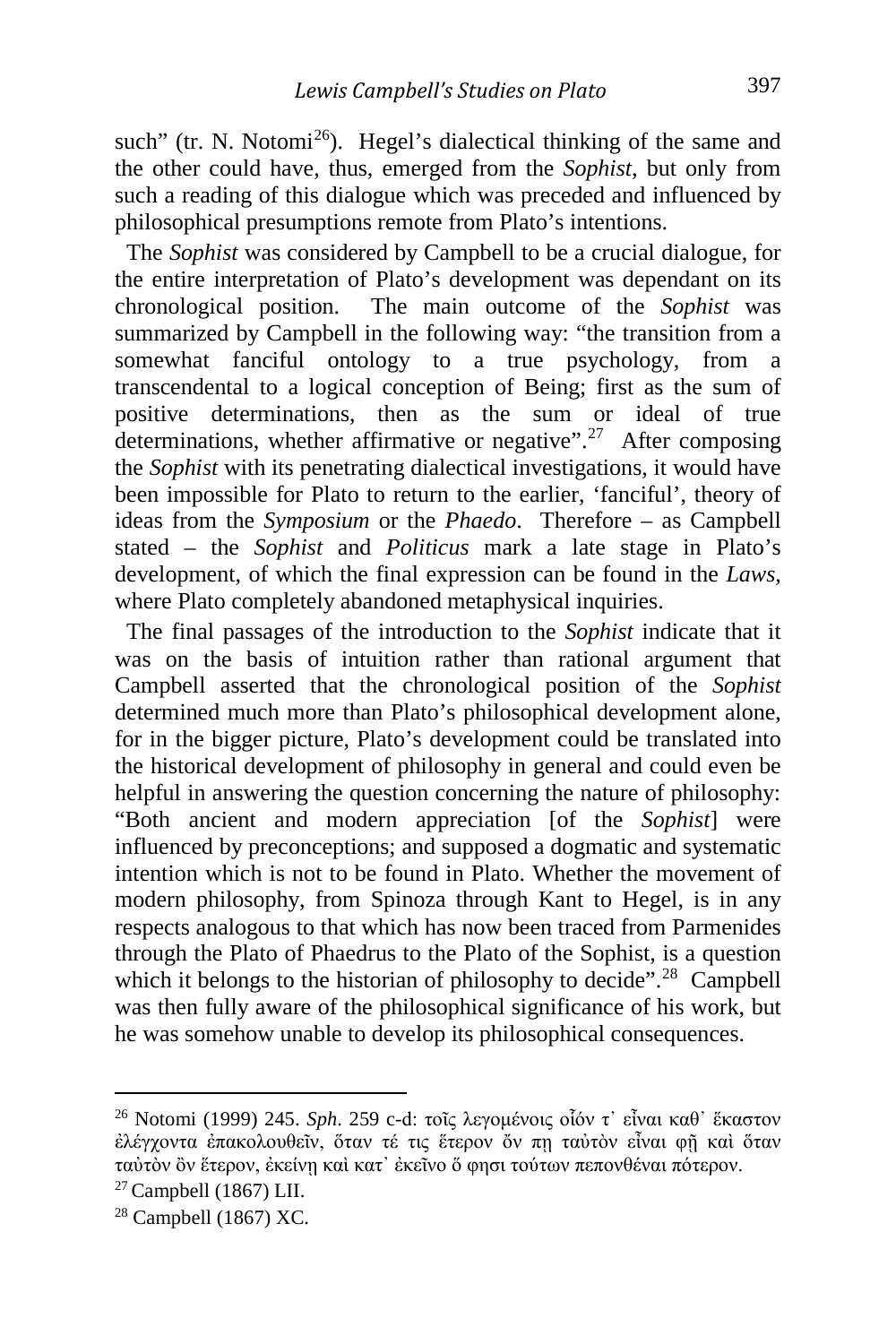In 1883 the second edition of the *Theaetetus* appeared with an amended text, but what is much more important, it was preceded by an improved and, to some extent, new *Introduction*. The whole book was also enriched with new appendices. These improvements have barely been noticed by historians of ancient philosophy, even though this book marks a development in the history of Campbell's studies on Plato. In the introduction to the first edition of the *Theaetetus* Campbell focused on Plato's allusions to contemporary thinkers and included a short history of pre-Platonic philosophy, whereas in the second edition, being aware of his own progress on the chronology, he started with an attempt to link the *Theaetetus* with other dialogues of a similar subject, instead of focusing on the single dialogue. He dealt with the problem of Plato's philosophical evolution in a more detailed manner, and again he discussed German interpretations.

 Plato discovered the eternal, perfect, and abstract forms, and "to Plato that was a vision which enlightened all his subsequent thoughts: but on any theory except that which denies all growth and change in him, it must be acknowledged that there was progress also in his conception of Ideas".[29](#page-12-0) Rejecting the Schleiermacherian denial of Plato's development, Campbell distinguished four stages in Plato's philosophical development, four stages of the theory of ideas, which are generally accepted as an outline. They are not listed *expressis verbis* or named by Campbell, but his hints and remarks allow us to construct the following division into periods:

1. Socratic: "detecting contradiction in others, and so bringing into strong relief at once their ignorance and his own<sup>30</sup>; searching for the answer to the question of the nature of virtue and its teachability. This was the starting point for Plato's philosophy.

2. Metaphysical: "In destroying dogmatism Socrates had seemed to get rid of metaphysics; but he had only made more fruitful the metaphysics of the future".[31](#page-12-2) And this was the Plato who brought the Socratic issues to metaphysics with his famous theory of ideas, which was dressed in a robe of enthusiasm and myth.

<span id="page-12-0"></span><sup>29</sup> Campbell (1883) XXII.

<span id="page-12-1"></span><sup>30</sup> Campbell (1883) XXII.

<span id="page-12-2"></span><sup>31</sup> Campbell (1883) XXIII.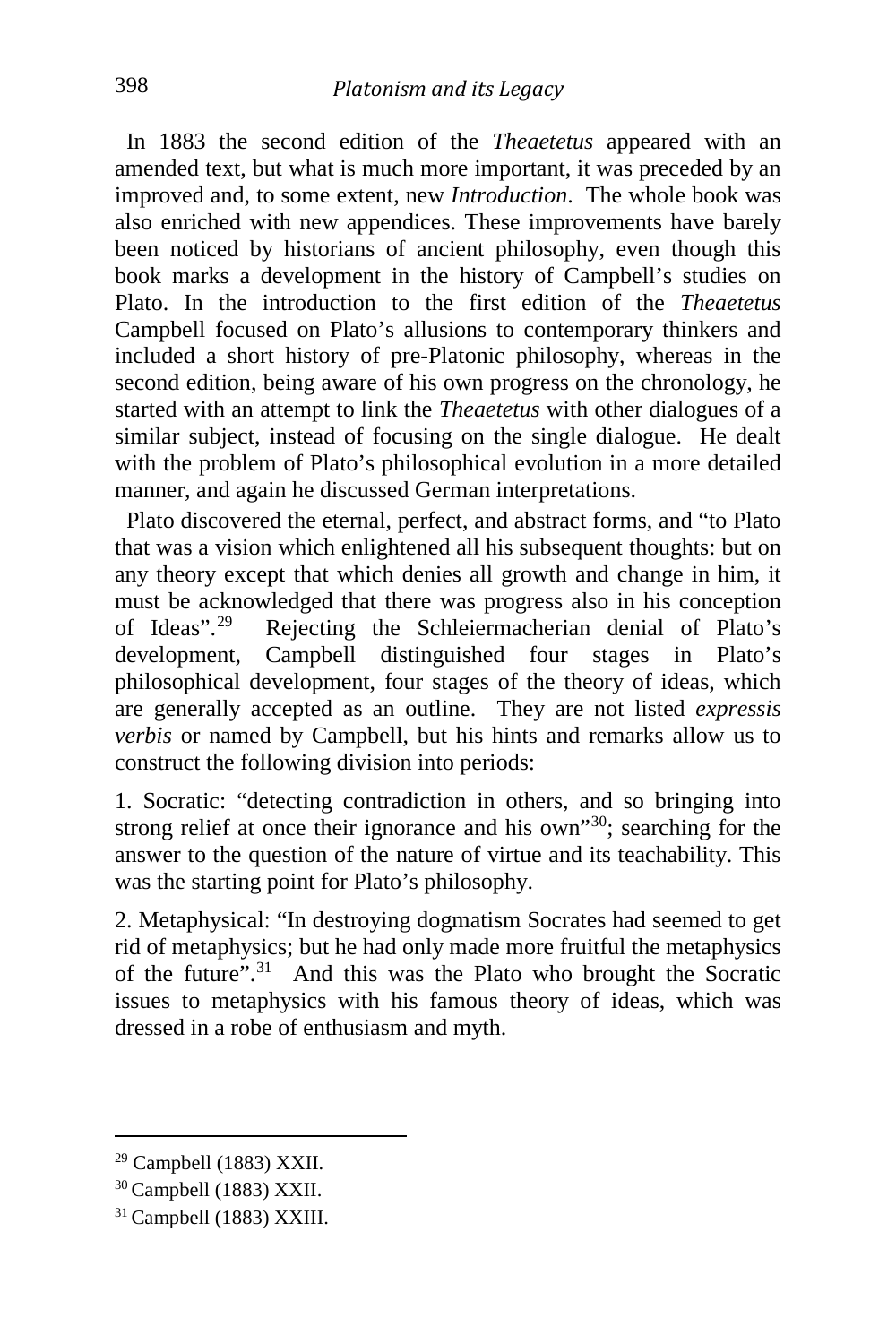3. Critical: "The new vision of Truth, however inspiring, was sometimes felt to 'raise more questions than it solved'".<sup>[32](#page-13-0)</sup> The new theory needed to be re-examined, and "in undertaking this new 'Kritik of Pure Reason,' Plato did not desert the Socratic spirit. He only carried into a region which Socrates had declined to enter, the same process of self-examination and of unwearied converse with others which Socrates practised and enjoined".<sup>[33](#page-13-1)</sup>

4. Late: *e.g.* the *Timaeus*, wherein "crude unscientific notions tend to reappear".<sup>[34](#page-13-2)</sup>

 In relation to these "unscientific notions" it is necessary to make a slight digression on Campbell's allusions to German philosophers, most probably Kant and Hegel. Campbell abstained from philosophical conclusions and stated: "How far he [=Plato] was ever satisfied with the half-mythological presentation of them [=Ideas] […] may be left for those to determine who seem to know him better than he knew himself".<sup>[35](#page-13-3)</sup> There are two important aspects to this comment: understanding the author better by subsequent writers and the mythological exposition of ideas as paradigms in the *Timaeus*. The first most probably refers to Kant's *Critique of Pure Reason*, where he discussed the fundamental philosophical term *idea* and naturally referred to Plato, remarking casually: "it is by no means unusual, upon comparing the thoughts which an author has expressed in regard to his subject, whether in ordinary conversation or in writing, to find that we understand him better than he understood himself".<sup>36</sup> The second aspect of Campbell's statement may allude to Hegel. The German philosopher rejected the philosophic character of the mythical in the *Timaeus* as lacking truly philosophical material. He did this in a short and frequently quoted passage, to which most probably Campbell referred. To be just, let us now allow Hegel to speak, because his short statement has attracted the attention of Plato scholars. Hegel says: "all [in the dialogues] that is expressed in the manner of pictorial conception is taken by the moderns in sober earnest for philosophy. Such a representation of Plato's philosophy can be supported by Plato's own words; but one who knows what Philosophy is, cares little

<span id="page-13-0"></span><sup>32</sup> Campbell (1883) XXIII.

<span id="page-13-1"></span><sup>33</sup> Campbell (1883) XXIII.

<span id="page-13-2"></span><sup>34</sup> Campbell (1883) XXIII.

<span id="page-13-3"></span><sup>35</sup> Campbell (1883) XXII.

<span id="page-13-4"></span><sup>36</sup> Kant (1929) 310 (B 370). *Cf*.: Bollnow (1979).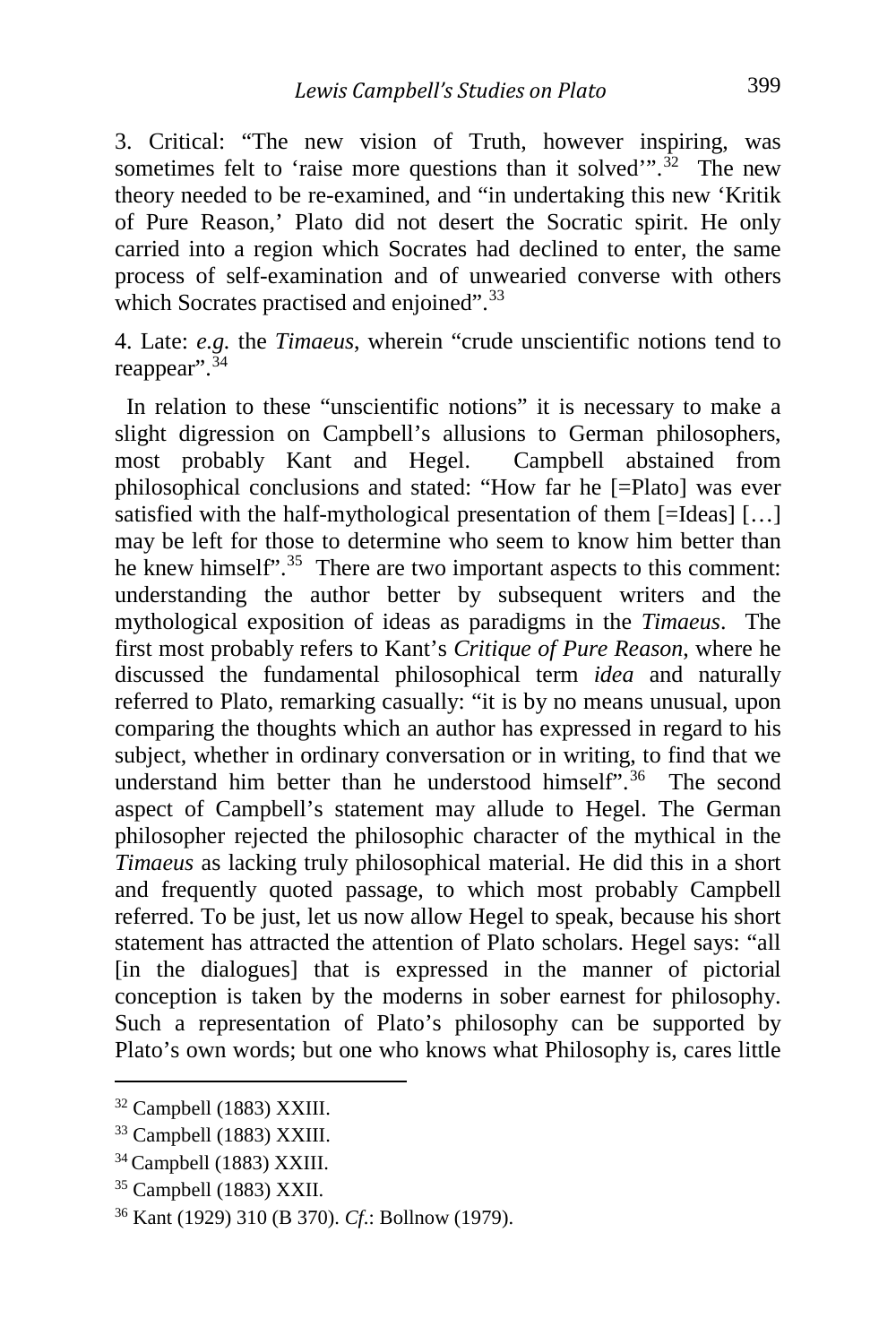for such expressions, and recognizes what was Plato's true meaning [lit.: what Plato wanted]".<sup>[37](#page-14-0)</sup> Who, then, is the one who knows what philosophy is, if not Hegel himself? The German philosopher thus boasted about understanding Plato's intentions and philosophy much better than did Plato or his contemporaries. Campbell's ironic remark quoted above was most probably a means of airing his grievances against German scholarship at a time when his work had been completely ignored by German scholars.

When referring to his own earlier research, namely to the *Introduction* to the *Sophist*, Campbell called his method "quantitative criticism"[38](#page-14-1), and declared that it proved that the *Sophist* and *Politicus* were later than *Theaetetus*. Previously Campbell had insisted that research on chronological issues should be devoid of any metaphysical preconceptions. Once the chronology had been established without their help, nothing stood in the way of sketching out Plato's philosophical development. And it was easy for Campbell to find a developing link between the three dialogues: the theory of knowledge, indeterminate and incomplete in the *Theaetetus*, was developed into the first principles in the *Sophist*, and applied in the *Politicus*, where the necessity of considering the material world was emphasized. Campbell, however, abstained from drawing further conclusions, leaving them for subsequent researchers, who could take up detailed investigations on the development of Plato's philosophy.

 One more paper of Campbell should be referred to in order to provide evidence of his relation to German scholars and to see an example of how his works had gone unnoticed by them. In 1888 the book on Plato by Constantin Ritter appeared and was reviewed by Campbell. His opinion was generally positive, all the more so since Ritter's results

<span id="page-14-0"></span> $37$  Hegel (1995) 21. This disputed expression in German goes as follows: "weiß man aber, was das Philosophische ist, so kümmert man sich um solche Ausdrücke nicht und weiß, was Platon wollte". Is it an example of "majestic selfconfidence"? Of course, but still, "if we do not find Hegel ridiculous, it is because in his case there is no such disproportion between Plato and his critic […]. A great thinker is talking about his equal" (Tigerstedt (1947) 69). On the other hand, it is also true that Hegel "misses the point of Plato's use of myth" (Lauer (1974) 31). Moreover, the affinities between Hegelianism and Platonism led Findlay to argue that both these philosophies "are […] the same philosophy, with differences of emphasis and elaboration which make Hegelianism, all in all, its richer and more satisfactory version" (Findlay (1974) 62), though he realized the eccentricism of his view (Findlay (1974) 76).

<span id="page-14-1"></span><sup>38</sup> Campbell (1883) XXII.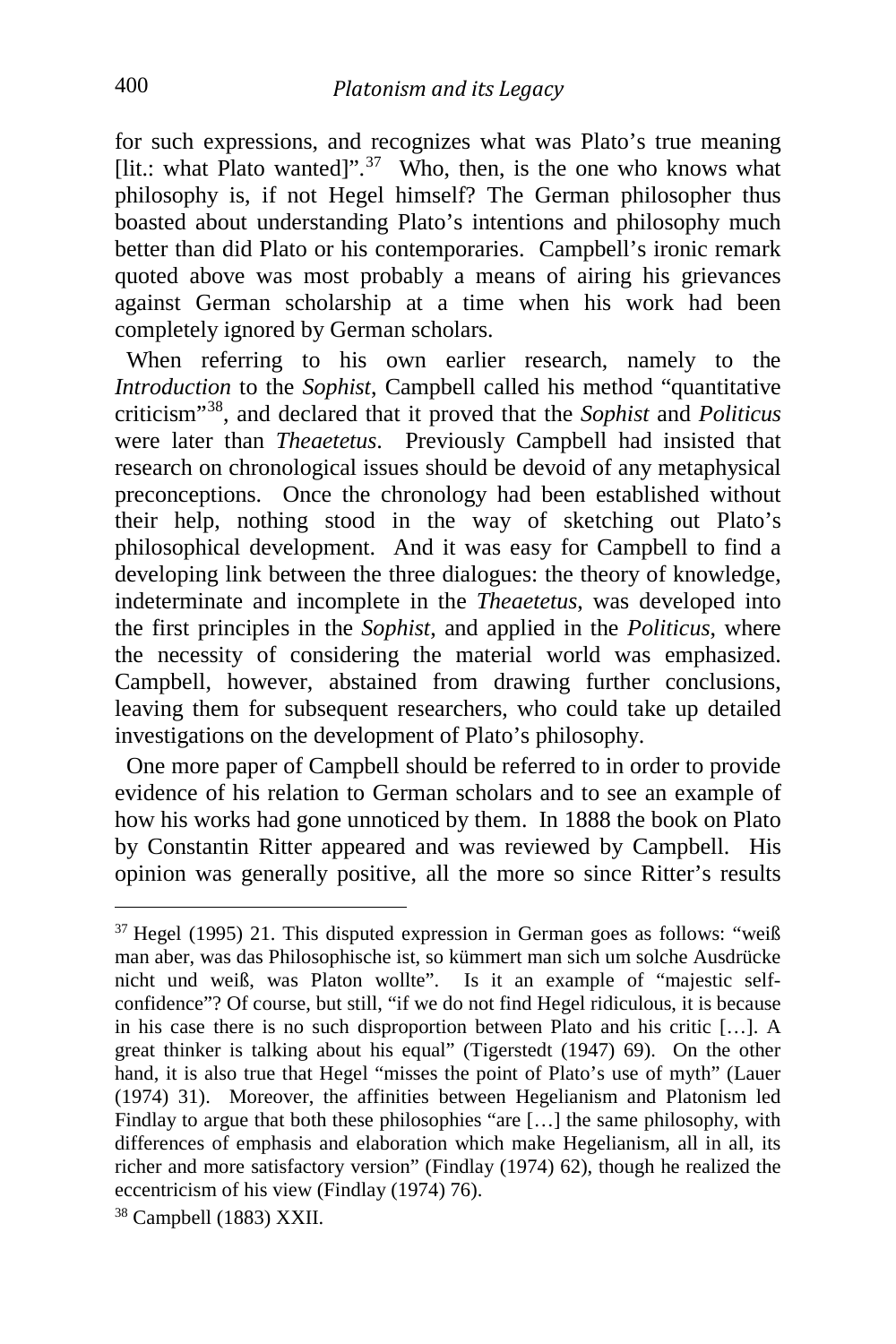were quite similar to his own. Reporting on Ritter, the Scottish scholar could not refrain from expressing a grudge against continental (*i.e.* German) scholars: ..Now, *if not before*, it is clearly proved that the *Sophistes*, *Politicus*, *Philebus*, *Timaeus*, *Critias*, and *Leges* – in this order, or nearly so – form a separate group, and are the latest written".<sup>[39](#page-15-0)</sup> This was considered by Campbell as the first and most important result, and also as one to be taken as proved, though not on account of Ritter's efforts alone. Campbell additionally referred to his own *Introduction* to the *Sophist* and *Politicus*, where "the argument, if it has been little noticed, at least remains unrefuted, and while the tests employed […] were different from those collected by Ritter, the conclusion to which they pointed, so far as it concerned the *Sophistes*, *Politicus*, *Philebus*, *Timaeus*, *Critias*, and *Leges*, was substantially the same with his. This fact is the more observable, as the volume in question has no place in his list of 'Citierten Schriften;' and it may therefore be assumed that inquiries wholly independent of each other have led to this coincidence of result".<sup>[40](#page-15-1)</sup> Campbell sadly realized that his work had gone unnoticed, but was satisfied to see that subsequent researchers confirmed his general results without being aware of them.

 Campbell's works and the editions of the dialogues were followed by a series of papers devoted directly to the question of the chronology of the late group. These papers focused on clarifying, specifying and reannouncing his previous conclusions rather than further developing his research. His focus was on Plato's language and on specific issues connected to Plato's vocabulary. Among his numerous later Platonic works two have to be mentioned. These are: the three-volume edition of Plato's *Republic*[41](#page-15-2) and another book on this subject composed for a wider audience.<sup>[42](#page-15-3)</sup> The second volume of the monumental edition of the *Republic* consists of some thirty pages of short articles by Benjamin Jowett, but the remaining 340 pages were written by Campbell. These essential studies deserve a separate investigation, but suffice to say here that the Scottish scholar did not alter his views on Plato's late style or the Platonic chronology. Three valuable and extensive surveys enrich Campbell's conclusion on Plato's style in general, on the very text of the *Republic*, and on its relation to other

<span id="page-15-0"></span><sup>39</sup> Campbell (1889) 29.

<span id="page-15-1"></span><sup>40</sup> Campbell (1889) 29, note.

<span id="page-15-2"></span><sup>41</sup> Campbell (1894) vols. I-III.

<span id="page-15-3"></span> $42$  Campbell (1902).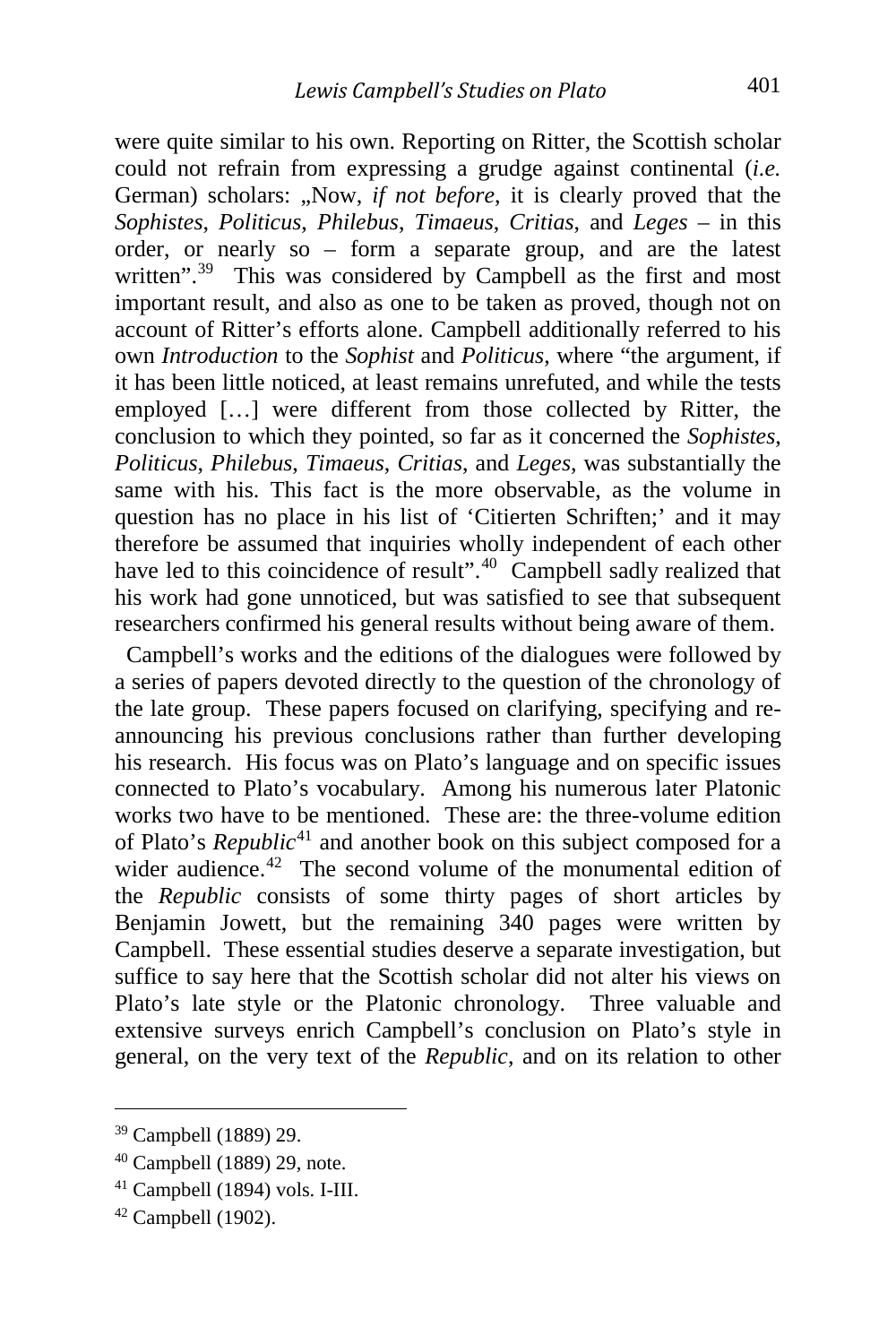dialogues. The first essay is also accompanied with an excursus, and the second – with four appendices. He did not fail to mention the lack of reception of his earlier introductions to the dialogues but blamed this on his exposition of his investigations into Plato's style. $43$ 

 Campbell's research received a late acknowledgment thanks to the efforts of Wincenty Lutosławski, who spared no energy in informing German academics of their ignorance of the excellent works by the Scottish scholar.<sup>44</sup> Campbell's disappointment was transformed into satisfaction, but Lutosławski's development of Campbell's method received a mixed reception, ranging from enthusiasm to rejection. Some of the criticism of the development of Campbell's method must have rubbed off on Campbell himself, but Burnet, as a grateful student of Campbell, insisted that his teacher should not be blamed for the excesses in the application of the statistical research made by Lutosławski<sup>[45](#page-16-2)</sup>

 There is no need here to go more deeply into the evaluations of Lutosławski's research, which was regarded by the Pole as a natural continuation and development of Campbell's research. The latter's conclusions were, indeed, quite modest and sober: Plato evolved and this could be proved by the analysis of his style, lexica etc. Plato's chronology, according to Campbell, should on no account be established on the basis of philosophical or metaphysical preconceptions. Only philosophically neutral philological research, uninfected by metaphysical assumptions, could serve as an appropriate instrument to provide chronological conclusions. After the application of linguistic methods and after accepting their chronological results, the evolution of Plato's philosophy, the development of Plato's metaphysics or theory of knowledge could then be researched. Campbell's view of Plato was antidogmatic and antisystematic. In his view, Plato constantly and consciously exercised dialogue, involving various interlocutors, rather than establishing undisputable truths. Campbell should also be credited for his merits in attempting to overcome the unitarian intepretation of Plato's philosophy, and four stages of Plato's philosophical development can be inferred from his writings. Moreover, Campbell attempted to connect and to search for similarities in the developments of Greek and modern philosophies,

<span id="page-16-0"></span><sup>43</sup> Campbell (1894) II, 47-48.

<span id="page-16-1"></span><sup>44</sup> Lutosławski (1895); *cf*.: Mróz, 2018.

<span id="page-16-2"></span><sup>45</sup> Burnet (1928) 11.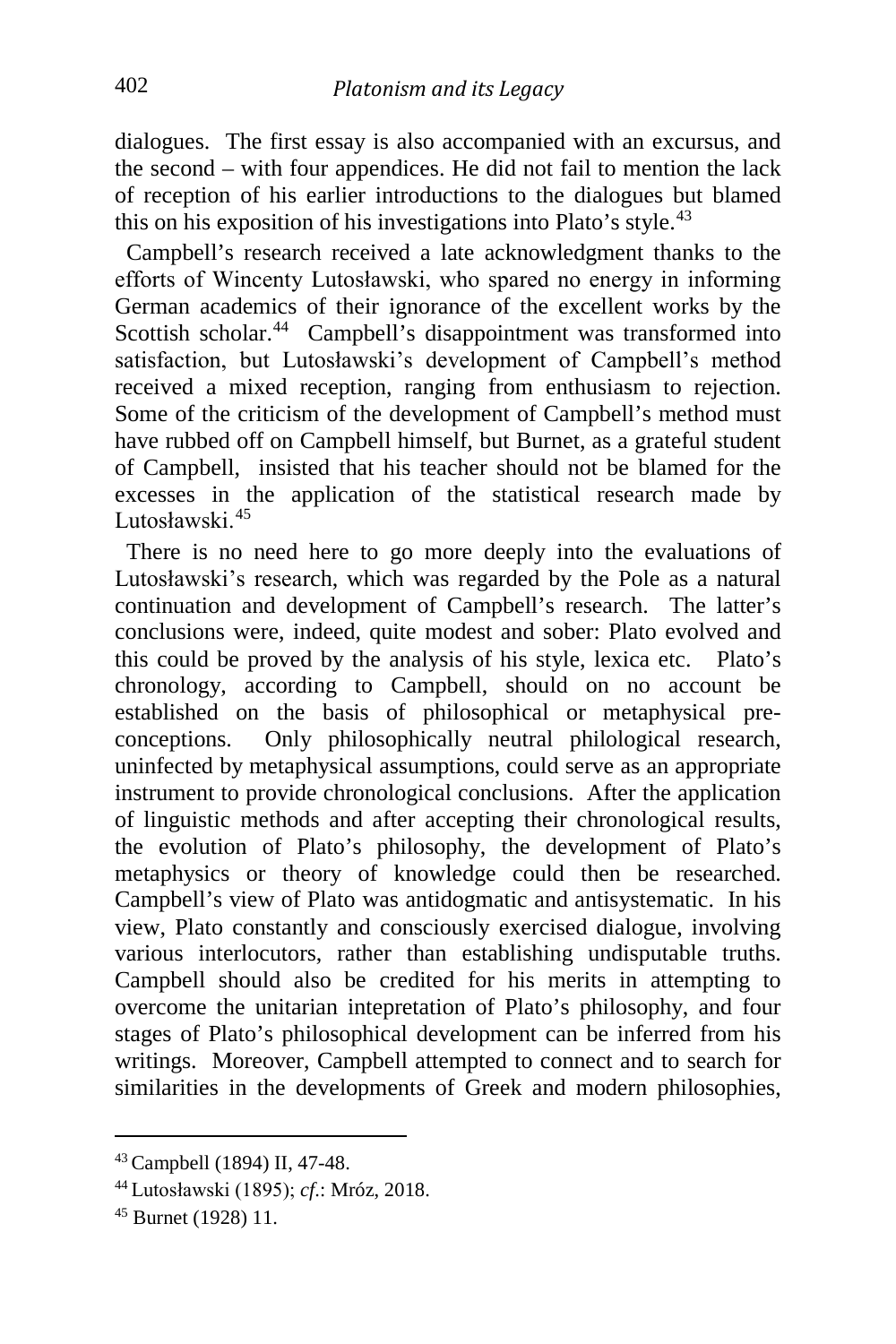but he had some reservations about German scholars. He could not tolerate the declarations of Kant and Hegel on their better understanding of Plato and of philosophy in general. This reluctance towards German philosophy must have been strengthened by the fact that his work had been overlooked by German scholars.

#### Bibliography

- Bollnow (1979). Otto Friedrich Bollnow, *What does it mean to Understand a Writer better than He Understood Himself*, "Philosophy Today" 22, pp. 16-28.
- Brandwood (1990). Leonard Brandwood, *The Chronology of Plato's Dialogues*, Cambridge.
- Burnet (1928). John Burnet, *Platonism*, Berkeley, CA.
- Campbell (1861). The *Theætetus* of Plato with a revised text and English notes by Lewis Campbell, Oxford.
- -------- (1867). The *Sophistes* and *Politicus* of Plato with a revised text and English notes by Lewis Campbell, Oxford.
- -------- (1883). The *Theætetus* of Plato with a revised text and English notes by Lewis Campbell, Oxford (2nd ed.).
- -------- (1889). Lewis Campbell, *Untersuchungen uber Plato*, "Classical Review" vol. 3, n. 1-2, pp. 28-29.
- -------- (1894). Plato's *Republic*, edited, with notes and essays by Benjamin Jowett and Lewis Campbell (I: text; II: essays; III: notes), Oxford.
- -------- (1902). Lewis Campbell, *Plato's Republic*, London.
- Cornford (1970). Francis Macdonald Cornford, *Plato's Theory of Knowledge. The Theaetetus and the Sophist of Plato with a running commentary*, London.
- Craik (1996). Elizabeth M. Craik *Lewis Campbell*, in: *Aspects of Nineteenth-Century British Classical Scholarship*, ed. H. D. Jocelyn, "Liverpool Classical Papers" no. 5, pp. 81-87.
- Düsing (2007). Klaus Düsing, *Hegel und die klassische griechische Philosophie (Platon, Aristoteles)*, in: Heidemann D.H., Krijnen Ch. (eds.), *Hegel und die Geschichte der Philosophie*, Darmstadt, pp. 46-69.